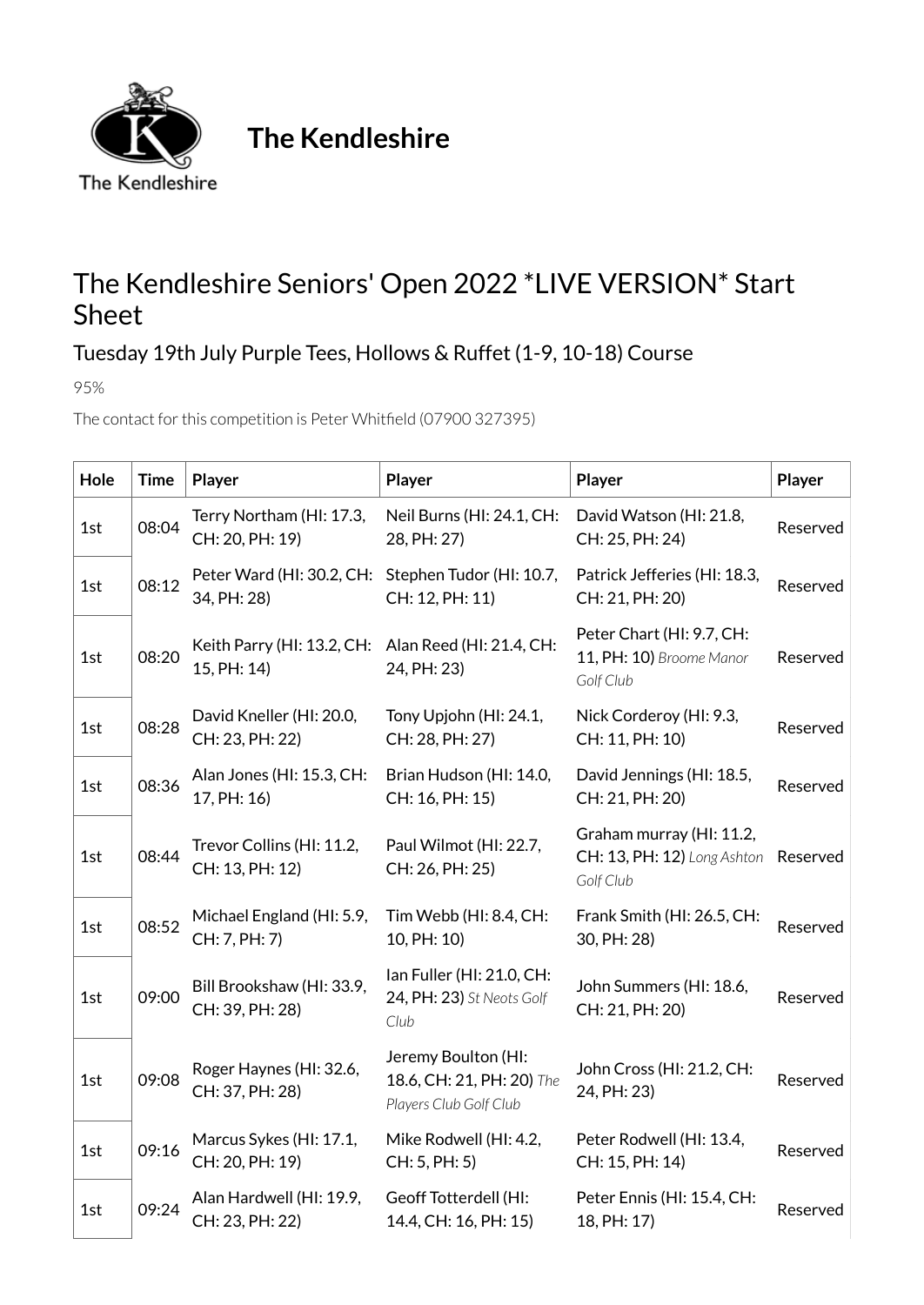| Hole | <b>Time</b> | <b>Player</b>                                                             | Player                                                                   | Player                                                                       | Player   |
|------|-------------|---------------------------------------------------------------------------|--------------------------------------------------------------------------|------------------------------------------------------------------------------|----------|
| 1st  |             | Gary Aspery (HI: 13.0,<br>09:32 CH: 15, PH: 14) Broome<br>Manor Golf Club | Patrick Evans (HI: 18.1,<br>CH: 21, PH: 20) Broome<br>Manor Golf Club    | John Lowe (HI: 7.9, CH: 9,<br>PH: 9) Broome Manor Golf<br>Club               | Reserved |
| 1st  | 09:40       | Peter Ayres (HI: 14.8,<br>CH: 17, PH: 16)                                 | Brian Cottrell (HI: 18.4,<br>CH: 21, PH: 20)                             | Stephen Newby (HI: 11.8,<br>CH: 13, PH: 12) Goring $&\&$<br>Streatley        | Reserved |
| 1st  | 09:48       | Peter Shepherd (HI: 12.9,<br>CH: 15, PH: 14) Cirencester                  | Alan Hughes (HI: 9.1,<br>CH: 10, PH: 10)<br>Cirencester                  | Haydn Vaulters (HI: 13.4,<br>CH: 15, PH: 14)                                 | Reserved |
| 1st  | 09:56       | Robert Brown (HI: 15.5,<br>CH: 18, PH: 17)                                | Martin Shaw (HI: 7.6,<br>CH: 9, PH: 9) Tidworth<br>Garrison              | Ken Howell (HI: 9.6, CH:<br>11, PH: 10) Tidworth<br>Garrison                 | Reserved |
| 1st  |             | 10:04 Reserved                                                            | Reserved                                                                 | Reserved                                                                     | Reserved |
| 1st  |             | 10:12 Reserved                                                            | Reserved                                                                 | Reserved                                                                     | Reserved |
| 1st  |             | 10:20 Reserved                                                            | Reserved                                                                 | Reserved                                                                     | Reserved |
| 1st  |             | 10:28 Reserved                                                            | Reserved                                                                 | Reserved                                                                     | Reserved |
| 1st  |             | 10:36 Reserved                                                            | Reserved                                                                 | Reserved                                                                     | Reserved |
| 1st  |             | 10:44 Reserved                                                            | Reserved                                                                 | Reserved                                                                     | Reserved |
| 1st  |             | 10:52 Reserved                                                            | Reserved                                                                 | Reserved                                                                     | Reserved |
| 1st  |             | 11:00 Reserved                                                            | Reserved                                                                 | Reserved                                                                     | Reserved |
| 1st  |             | 11:08 Reserved                                                            | Reserved                                                                 | Reserved                                                                     | Reserved |
| 1st  |             | 11:16 Reserved                                                            | Reserved                                                                 | Reserved                                                                     | Reserved |
| 1st  |             | 11:24 Reserved                                                            | Reserved                                                                 | Reserved                                                                     | Reserved |
| 1st  |             | 11:32 Reserved                                                            | Reserved                                                                 | Reserved                                                                     | Reserved |
| 1st  |             | 11:40 Reserved                                                            | Reserved                                                                 | Reserved                                                                     | Reserved |
| 1st  |             | 11:48 Reserved                                                            | Reserved                                                                 | Reserved                                                                     | Reserved |
| 1st  |             | 11:56 Reserved                                                            | Reserved                                                                 | Reserved                                                                     | Reserved |
| 1st  |             | 12:04 Reserved                                                            | Reserved                                                                 | Reserved                                                                     | Reserved |
| 1st  |             | 12:12 Reserved                                                            | Reserved                                                                 | Reserved                                                                     | Reserved |
| 1st  |             | 12:20 Reserved                                                            | Reserved                                                                 | Reserved                                                                     | Reserved |
| 1st  | 12:28       | David Lane (HI: 24.7, CH:<br>28, PH: 27)                                  | Ronald Adams (HI: 25.2,<br>CH: 29, PH: 28)                               | Michael Baker (HI: 14.4,<br>CH: 16, PH: 15)                                  | Reserved |
| 1st  | 12:36       | Clive Parratt (HI: 16.6,<br>CH: 19, PH: 18)                               | Stuart Russell (HI: 10.8,<br>CH: 12, PH: 11) Cotswold<br>Hills Golf Club | Howard Davis (HI: 21.5,<br>CH: 25, PH: 24) Puckrup<br>Hall Hotel & Golf Club | Reserved |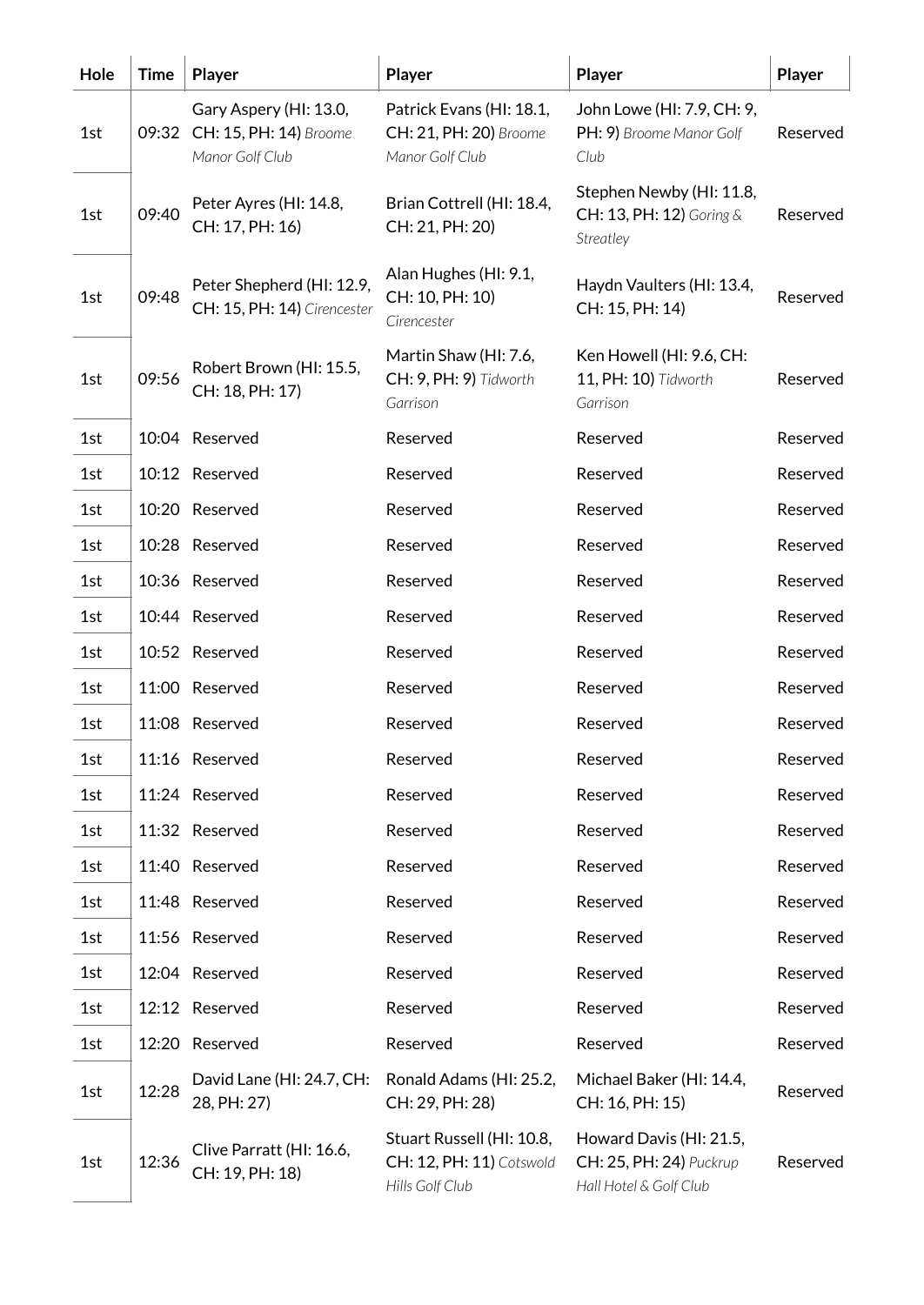| Hole | <b>Time</b> | Player                                                                                      | Player                                                                              | Player                                                                        | Player   |
|------|-------------|---------------------------------------------------------------------------------------------|-------------------------------------------------------------------------------------|-------------------------------------------------------------------------------|----------|
| 1st  | 12:44       | Mark Rollins (HI: 13.6,<br>CH: 16, PH: 15) Worcester                                        | Philip Jones (HI: 17.8,<br>CH: 20, PH: 19)                                          | Henry Lightbody (HI: 12.8,<br>CH: 15, PH: 14) Broome<br>Manor Golf Club       | Reserved |
| 1st  | 12:52       | Gary Liddington (HI:<br>10.2, CH: 12, PH: 11)                                               | Andrew Frost (HI: 13.9,<br>CH: 16, PH: 15)                                          | Andrew CHAMBERS (HI:<br>4.1, CH: 5, PH: 5) Weston-<br>Super-Mare              | Reserved |
| 1st  | 13:00       | Andrew Collier (HI: 8.0,<br>CH: 9, PH: 9)                                                   | John Harris (HI: 23.4,<br>CH: 27, PH: 26)                                           | Derek Kilgallon (HI: 5.8,<br>CH: 7, PH: 7) Bristol $\&$<br>Clifton Golf Club  | Reserved |
| 1st  | 13:08       | John Treasure (HI: 20.9,<br>CH: 24, PH: 23)                                                 | Terence Day (HI: 19.0,<br>CH: 22, PH: 21)                                           | D J Pinnell (HI: 8.5, CH:<br>10, PH: 10) West Wilts Golf<br>Club              | Reserved |
| 1st  | 13:16       | John Westlake (HI: 13.5,<br>CH: 15, PH: 14)                                                 | Ian Maggs (HI: 6.8, CH: 8,<br>PH: 8)                                                | A G Self (HI: 16.7, CH: 19,<br>PH: 18) West Wilts Golf Club                   | Reserved |
| 1st  | 13:24       | Wayne Graham (HI: 14.8,<br>CH: 17, PH: 16)                                                  | Gary Mullins (HI: 6.8,<br>CH: 8, PH: 8) Weymouth                                    | R Evans (HI: 16.8, CH: 19,<br>PH: 18) West Wilts Golf Club                    | Reserved |
| 1st  |             | Gary French (HI: 15.4,<br>13:32 CH: 18, PH: 17) Forest Hills<br>Golf Club (Gloucestershire) | Terry Davies (HI: 3.9,<br>CH: 4, PH: 4) Forest Hills<br>Golf Club (Gloucestershire) | Des Walsh (HI: 16.9, CH:<br>19, PH: 18)                                       | Reserved |
| 1st  | 13:40       | Alan Bissell (HI: 13.7, CH:<br>16, PH: 15) Minehead $&$<br>West Somerset                    | David Hillier (HI: 5.4,<br>$CH: 6, PH: 6)$ Minehead &<br>West Somerset              | Gary Weston (HI: 16.4,<br>CH: 19, PH: 18)                                     | Reserved |
| 1st  | 13:48       | Paul Fullbrook (HI: 8.1,<br>$CH: 9, PH: 9)$ Minehead &<br>West Somerset                     | Philip Collins (HI: 15.2,<br>CH: 17, PH: 16) Minehead<br>& West Somerset            | Len Wright (HI: 17.6, CH:<br>20, PH: 19)                                      | Reserved |
| 1st  |             | Stephen Evans (HI: 29.2,<br>13:56 CH: 33, PH: 28) Whitehall<br>Golf Club                    | Christopher<br>Townsend (HI: 21.3, CH:<br>24, PH: 23) Pyle & Kenfig<br>Golf Club    | Terry Plummer (HI: 15.1,<br>CH: 17, PH: 16)                                   | Reserved |
| 1st  |             | Steve Fletcher (HI: 24.8,<br>14:04 CH: 28, PH: 27) The Vale<br>Resort Golf Club             | Gary Diplock (HI: 6.3,<br>$CH: 7, PH: 7)$ Pyle & Kenfig<br>Golf Club                | John Pearce (HI: 12.0, CH:<br>14, PH: 13)                                     | Reserved |
| 1st  | 14:12       | Neil Panes (HI: 11.7, CH:<br>13, PH: 12) Pontypridd Golf<br>Club                            | Guy S Collins (HI: 10.6,<br>CH: 12, PH: 11) Llantrisant<br>& Pontyclun Golf Club    | Richard Winfield (HI: 17.0,<br>CH: 19, PH: 18)                                | Reserved |
| 1st  | 14:20       | Peter Whitfield (HI: 20.3,<br>CH: 23, PH: 22)                                               | Mark Jones (HI: 7.5, CH:<br>9, PH: 9) Long Ashton Golf<br>Club                      | Garreth Wilson (HI: 9.5,<br>CH: 11, PH: 10) Long Ashton Reserved<br>Golf Club |          |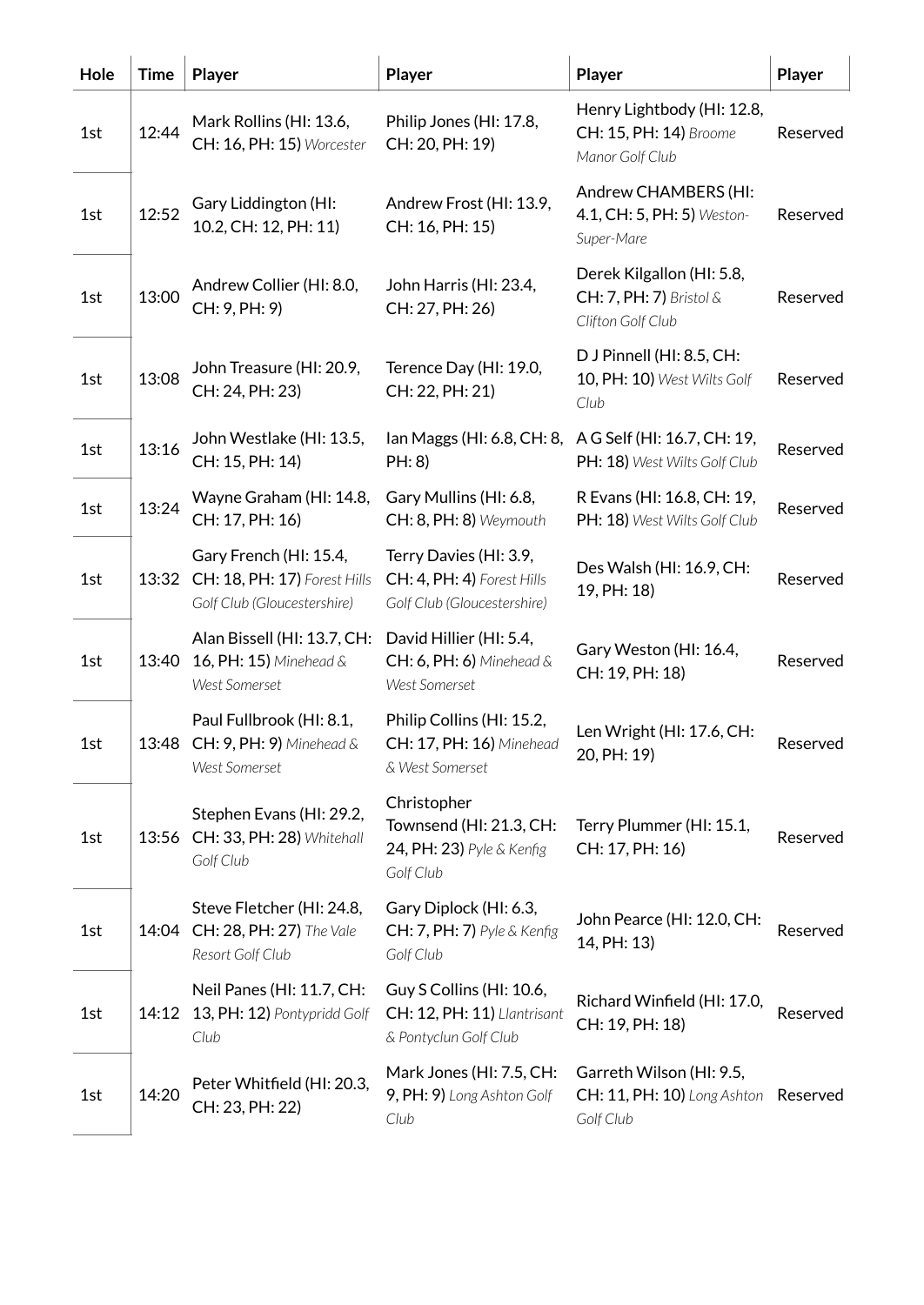## The Kendleshire Seniors' Open 2022 \*LIVE VERSION\* Start Sheet

Tuesday 19th July Purple Tees, Hollows & Ruffet (1-9, 10-18) Course

| Hole | <b>Time</b> | Player                                                                | Player                                                                     | Player                                                                   | Player   |
|------|-------------|-----------------------------------------------------------------------|----------------------------------------------------------------------------|--------------------------------------------------------------------------|----------|
| 10th | 08:04       | Robert Pullen (HI: 22.1,<br>CH: 25, PH: 24)                           | Callum Webster (HI:<br>10.9, CH: 12, PH: 11)                               | Philip Hulcoop (HI: 14.7,<br>CH: 17, PH: 16)                             | Reserved |
| 10th | 08:12       | George Simpkins (HI:<br>36.6, CH: 42, PH: 28)                         | David Greenwood (HI:<br>29.0, CH: 33, PH: 28)                              | Paul Shurety (HI: 5.9, CH:<br>7, PH: 7)                                  | Reserved |
| 10th | 08:20       | Richard Kislingbury (HI:<br>19.6, CH: 22, PH: 21)                     | Rob Kislingbury (HI: 6.2,<br>CH: 7, PH: 7) The Bristol<br>Golf Club        | Tony Edwards (HI: 15.8,<br>CH: 18, PH: 17) The Bristol<br>Golf Club      | Reserved |
| 10th | 08:28       | Michael J. Phillips (HI:<br>20.3, CH: 23, PH: 22)<br>Lansdown         | Peter Mannion (HI: 20.3,<br>CH: 23, PH: 22)                                | Robert Price (HI: 12.2,<br>CH: 14, PH: 13) Burnham $\&$<br><b>Berrow</b> | Reserved |
| 10th | 08:36       | M Hext (HI: 7.5, CH: 9,<br>PH: 9) North Wilts Golf Club               | R Fielding (HI: 12.1, CH:<br>14, PH: 13) North Wilts<br>Golf Club          | Steven Tottle (HI: 17.6,<br>CH: 20, PH: 19)                              | Reserved |
| 10th | 08:44       | Graham Cole (HI: 21.9,<br>CH: 25, PH: 24)                             | Robin Olorenshaw (HI:<br>14.6, CH: 17, PH: 16)                             | Peter Burton (HI: 14.5,<br>CH: 17, PH: 16) Thornbury<br>Golf Centre      | Reserved |
| 10th | 08:52       | Paul Mapson (HI: 20.9,<br>CH: 24, PH: 23)                             | Kim F Ayres (HI: 19.2,<br>CH: 22, PH: 21) Broome<br>Manor Golf Club        | John Thompson (HI: 10.5,<br>CH: 12, PH: 11) Broome<br>Manor Golf Club    | Reserved |
| 10th | 09:00       | Derek Kirby (HI: 20.6, CH:<br>24, PH: 23)                             | Guy Deatker (HI: 21.6,<br>CH: 25, PH: 24)                                  | Martin Piper (HI: 15.1,<br>CH: 17, PH: 16)                               | Reserved |
| 10th | 09:08       | Alan Hudson (HI: 10.1,<br>CH: 12, PH: 11)                             | Ajay Patel (HI: 30.9, CH:<br>35, PH: 28)                                   | Clive Jones (HI: 22.0, CH:<br>25, PH: 24)                                | Reserved |
| 10th | 09:16       | Robert Manning (HI: 19.5,<br>CH: 22, PH: 21) The Bristol<br>Golf Club | Peter Davies (HI: 24.4,<br>CH: 28, PH: 27) Bristol<br>Golf Club (The)      | Rod Wesson (HI: 19.5,<br>CH: 22, PH: 21)                                 | Reserved |
| 10th | 09:24       | Ron Lavis (HI: 19.2, CH:<br>22, PH: 21) The Bristol Golf<br>Club      | Esmond Davis (HI: 26.5,<br>CH: 30, PH: 28) The<br><b>Bristol Golf Club</b> | Michael Clark (HI: 17.0,<br>CH: 19, PH: 18)                              | Reserved |
| 10th | 09:32       | John Westwood (HI: 22.5,<br>CH: 26, PH: 25)                           | M Wilband (HI: 15.3,<br>CH: 17, PH: 16) Lansdown                           | Bob Davis (HI: 20.7, CH:<br>24, PH: 23)                                  | Reserved |
| 10th | 09:40       | Russell Abrahams (HI: 2.7,<br>CH: 3, PH: 3) Long Ashton<br>Golf Club  | David Abrahams (HI:<br>7.0, CH: 8, PH: 8) Long<br>Ashton Golf Club         | Fred Wigley (HI: 19.4, CH:<br>22, PH: 21)                                | Reserved |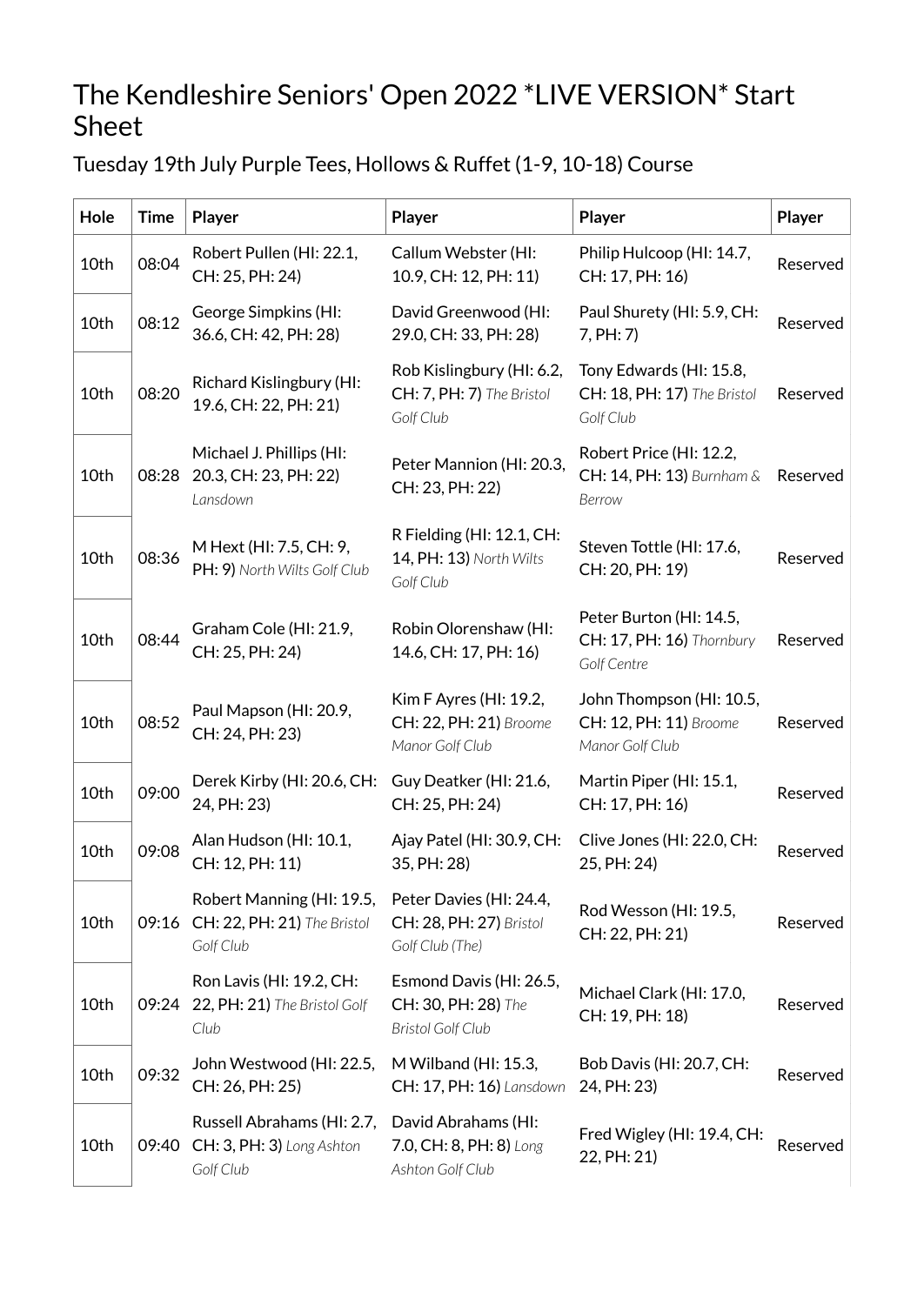| Hole | <b>Time</b> | Player                                                                        | Player                                                                  | Player                                       | Player   |
|------|-------------|-------------------------------------------------------------------------------|-------------------------------------------------------------------------|----------------------------------------------|----------|
| 10th | 09:48       | Peter Oliphant (HI: 5.0,<br>CH: 6, PH: 6) Long Ashton<br>Golf Club            | Neil Smith (HI: 11.9, CH:<br>14, PH: 13) Long Ashton<br>Golf Club       | Gary Vallerius (HI: 18.3,<br>CH: 21, PH: 20) | Reserved |
| 10th | 09:56       | Nick Ring (HI: 8.6, CH: 10,<br>PH: 10) Long Ashton Golf<br>Club               | Martin Caulfield (HI:<br>13.9, CH: 16, PH: 15)<br>Long Ashton Golf Club | Andrew Northam (HI:<br>16.0, CH: 18, PH: 17) | Reserved |
| 10th |             | 10:04 Reserved                                                                | Reserved                                                                | Reserved                                     | Reserved |
| 10th |             | 10:12 Reserved                                                                | Reserved                                                                | Reserved                                     | Reserved |
| 10th |             | 10:20 Reserved                                                                | Reserved                                                                | Reserved                                     | Reserved |
| 10th |             | 10:28 Reserved                                                                | Reserved                                                                | Reserved                                     | Reserved |
| 10th |             | 10:36 Reserved                                                                | Reserved                                                                | Reserved                                     | Reserved |
| 10th |             | 10:44 Reserved                                                                | Reserved                                                                | Reserved                                     | Reserved |
| 10th |             | 10:52 Reserved                                                                | Reserved                                                                | Reserved                                     | Reserved |
| 10th |             | 11:00 Reserved                                                                | Reserved                                                                | Reserved                                     | Reserved |
| 10th |             | 11:08 Reserved                                                                | Reserved                                                                | Reserved                                     | Reserved |
| 10th |             | 11:16 Reserved                                                                | Reserved                                                                | Reserved                                     | Reserved |
| 10th |             | 11:24 Reserved                                                                | Reserved                                                                | Reserved                                     | Reserved |
| 10th |             | 11:32 Reserved                                                                | Reserved                                                                | Reserved                                     | Reserved |
| 10th |             | 11:40 Reserved                                                                | Reserved                                                                | Reserved                                     | Reserved |
| 10th |             | 11:48 Reserved                                                                | Reserved                                                                | Reserved                                     | Reserved |
| 10th |             | 11:56 Reserved                                                                | Reserved                                                                | Reserved                                     | Reserved |
| 10th |             | 12:04 Reserved                                                                | Reserved                                                                | Reserved                                     | Reserved |
| 10th |             | 12:12 Reserved                                                                | Reserved                                                                | Reserved                                     | Reserved |
| 10th |             | 12:20 Reserved                                                                | Reserved                                                                | Reserved                                     | Reserved |
| 10th | 12:28       | Christopher Brain (HI:<br>17.1, CH: 20, PH: 19)<br>Chipping Sodbury Golf Club | David Jones (HI: 9.6, CH:<br>11, PH: 10) The Players<br>Club Golf Club  | John Sexton (HI: 31.7, CH:<br>36, PH: 28)    | Reserved |
| 10th | 12:36       | Peter Folland (HI: 21.3,<br>CH: 24, PH: 23)<br>Orchardleigh                   | John Cocks (HI: 16.1,<br>CH: 18, PH: 17)<br>Orchardleigh                | Ralph Jackson (HI: 16.4,<br>CH: 19, PH: 18)  | Reserved |
| 10th | 12:44       | John Baker (HI: 13.9, CH:<br>16, PH: 15) TP Golf Club                         | Tim Davis (HI: 11.2, CH:<br>13, PH: 12) TP Golf Club                    | John Townsend (HI: 30.7,<br>CH: 35, PH: 28)  | Reserved |
| 10th | 12:52       | Michael Viall (HI: 13.6,<br>CH: 16, PH: 15) TP Golf<br>Club                   | Stuart Barr (HI: 19.4,<br>CH: 22, PH: 21) TP Golf<br>Club               | Alan Curtis (HI: 25.4, CH:<br>29, PH: 28)    | Reserved |